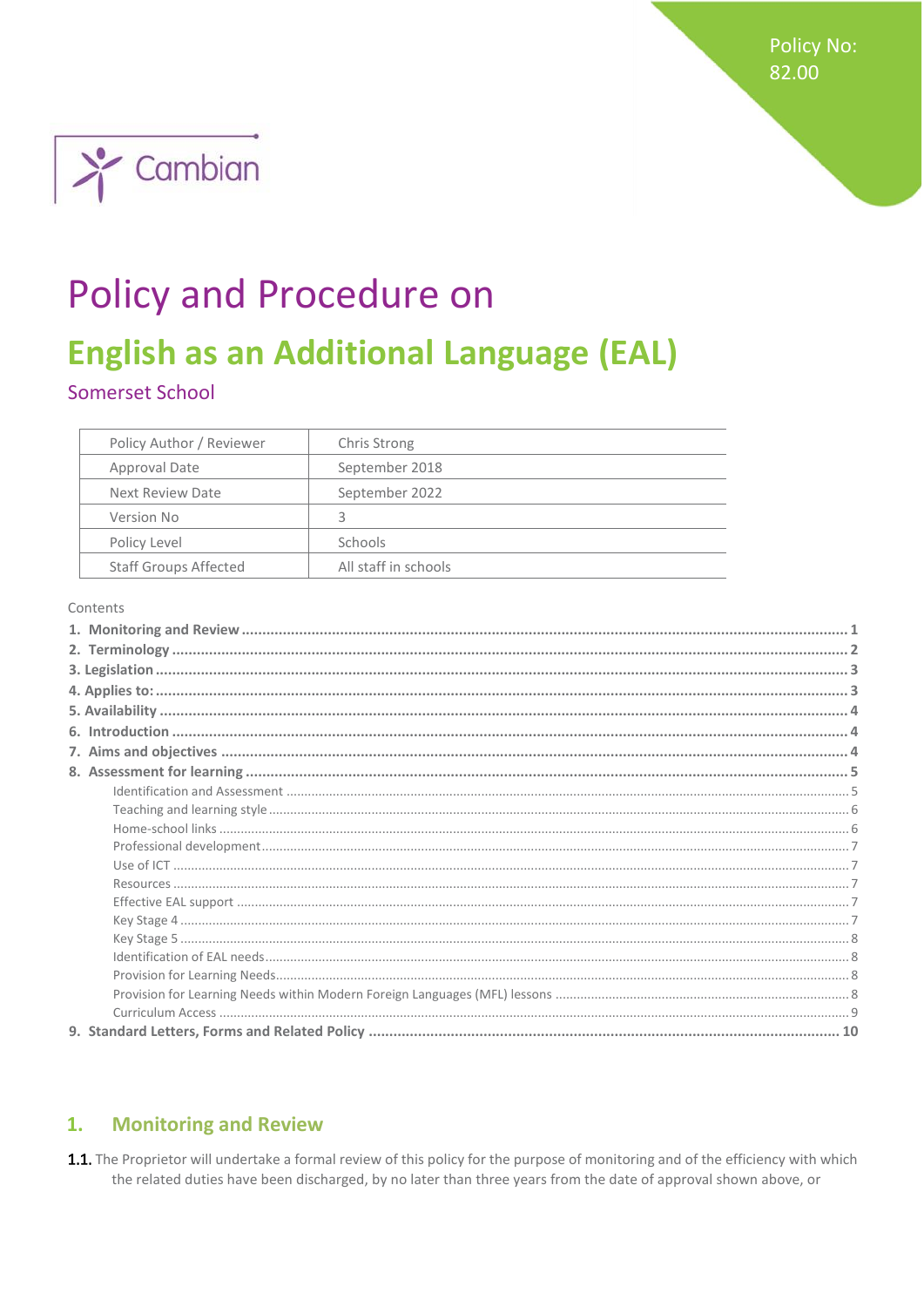

earlier if significant changes to the systems and arrangements take place, or if legislation, regulatory requirements or best practice guidelines so require.

 $1.2.$ The local content of this document will be subject to continuous monitoring, refinement and audit by the Head of Service.

Signed:

sh trens

John Ives Louisa Jessep **Proprietor, Cambian Group Interim Headteacher**  September 2019 February 2022

## <span id="page-1-0"></span>**2. Terminology**

2.1. Our aim is to use consistent terminology throughout this policy and all supporting documentation as follows: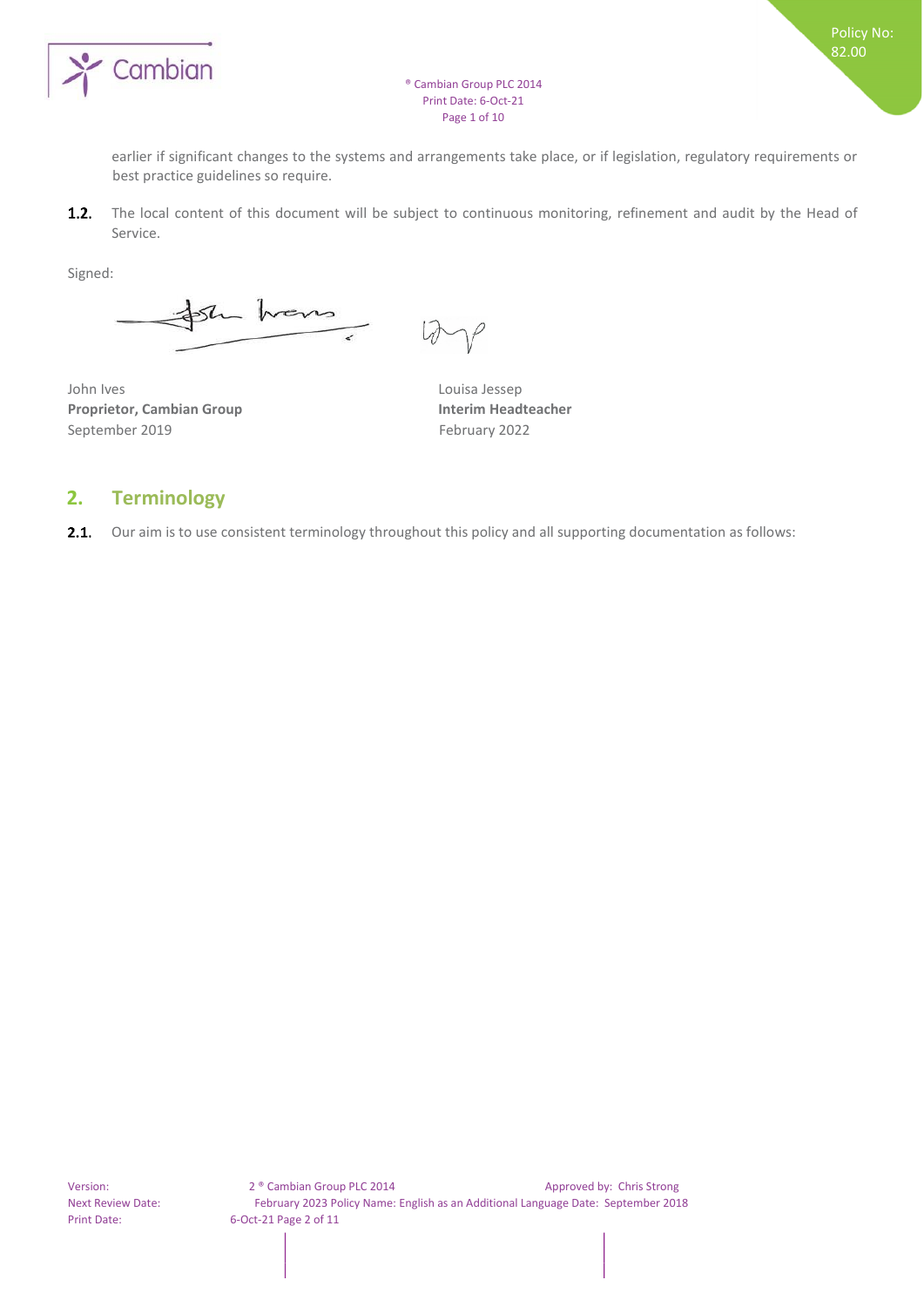

| 'Establishment' or 'Location | This is a generic term which means the Children's<br>Home/school/college. Somerset School is a school.                                                                                                                                                           |
|------------------------------|------------------------------------------------------------------------------------------------------------------------------------------------------------------------------------------------------------------------------------------------------------------|
| <b>Individual</b>            | Means any child or young person under the age of 18 or young<br>adult between the ages of 18 and 25. At Somerset School we have<br>students attending between the ages of 10-18.                                                                                 |
| <b>Service Head</b>          | This is the senior person with overall responsibility for the<br>Location. At Somerset School this is the Headteacher who is<br>Louisa Jessep. Dual registered locations need to include Service<br>Head and Registered Manager if they are not the same person. |
| <b>Key Worker</b>            | Members of staff that have special responsibility for individuals<br>residing at or attending the Establishment.                                                                                                                                                 |
| Parent, Carer, Guardian      | Means parent or person with Parental Responsibility.                                                                                                                                                                                                             |
| <b>Regulatory Authority</b>  | Regulatory Authority is the generic term used in this policy to<br>describe the independent regulatory body responsible for<br>inspecting and regulating services. At Somerset School this is<br>Ofsted.                                                         |
| <b>Social Worker</b>         | This means the worker allocated to the child/family. If there is no<br>allocated worker, the Duty Social Worker or Team Manager is<br>responsible.                                                                                                               |
| <b>Placing Authority</b>     | Placing Authority means the local authority/agency responsible for<br>placing the child or commissioning the service                                                                                                                                             |
| <b>Staff</b>                 | Means full or part-time employees of Cambian, agency workers,<br>bank workers, contract workers and volunteers.                                                                                                                                                  |
| <b>SEN</b>                   | Means Special Education Needs and is usually shortened to<br>SEN.                                                                                                                                                                                                |
|                              |                                                                                                                                                                                                                                                                  |

Policy No: 82.00

## <span id="page-2-0"></span>**3. Legislation**

3.1. Complies with Part 6, paragraph 24(3) (b) of The Education (Independent School Standards Compliance Record) (England) (Amendment) Regulations.

## <span id="page-2-1"></span>**4. Applies to:**

- the whole Location inclusive of activities outside of the normal hours;
- all staff (teaching and support staff), the proprietor and volunteers working in the Location.

Version: 2 ® Cambian Group PLC 2014 Approved by: Chris Strong Next Review Date: February 2023 Policy Name: English as an Additional Language Date: September 2018 Print Date: 6-Oct-21 Page 3 of 11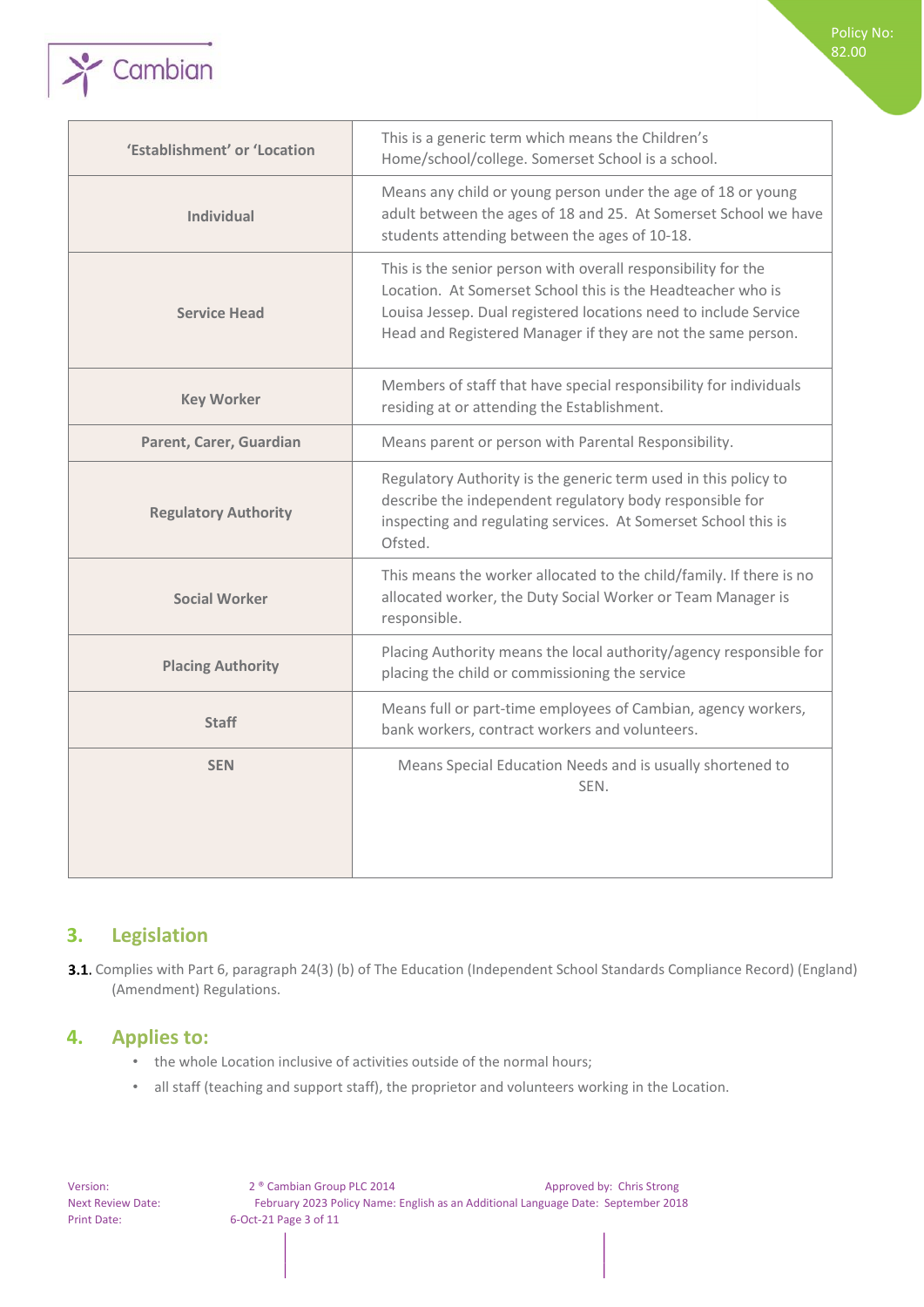

## <span id="page-3-0"></span>**5. Availability**

**5.1.** This policy is made available to parents/guardians, carers, staff and Individuals from the school reception and can be viewed on the Cambian website.

Policy No: 82.00

## <span id="page-3-1"></span>**6. Introduction**

- 6.1. In common with the rest of the curriculum, where a child is learning English as an additional language, this is individually planned for, considering the particular needs of the child and working with the family to plan how best to facilitate the child's integration into an English-speaking setting. If for example, a child at our Location was most comfortable with say another language our strategy in understanding how best to enable the child to use English would include observing the child communicating in their mother tongue. As a result of this, key English words would be sent to the guardians, and we would request from them a list of the key words in their mother tongue. This would enable the teachers to be familiar with what the child might be trying to say. It would also assist in preventing the child becoming disheartened having managed to form a word, this being a significant achievement, in the mother tongue and then enable the teachers to encourage the child to transfer the word into English. Our experience is that this individually tailored approach has shown to be highly successful. We offer guardians the option to receive any policies, procedures, newsletters etc. That they would receive in English, translated into other languages.
- **6.2.** The teaching and learning, achievements, attitudes and well-being of all our Individuals are important. We encourage all our Individuals to achieve the highest possible standards. We do this through taking account of each Individual's life experiences and needs.

## <span id="page-3-2"></span>7. Aims and objectives

• The National Curriculum secures entitlement for all Individuals to a number of areas of learning and gives them the opportunity to develop the knowledge, understanding, skills and attitudes that are necessary for their self-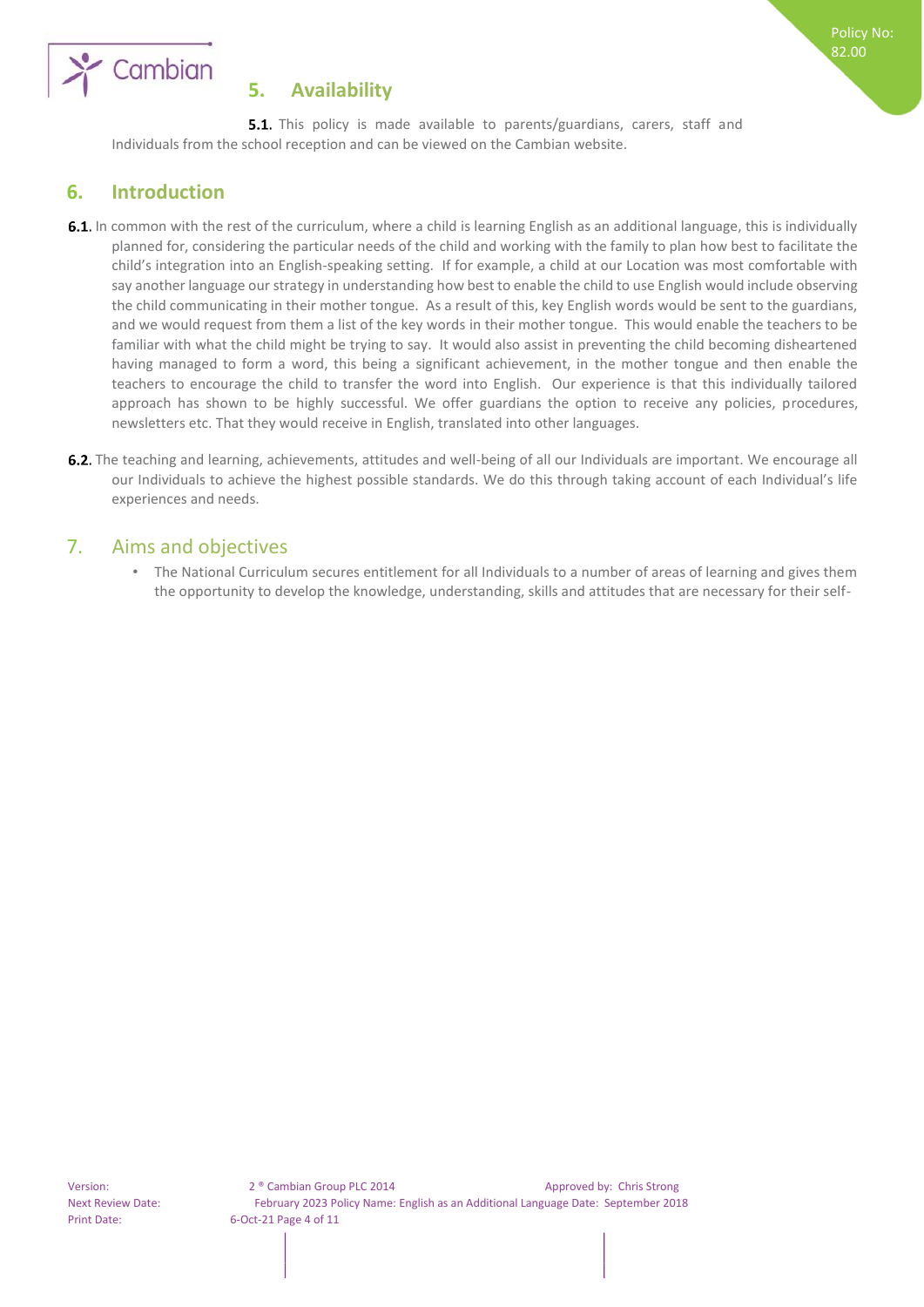

fulfilment and development as responsible citizens. We promote the principles of fairness and justice for all through the education that we provide in our school.

Policy No: 82.00

- The aim of this policy is to help ensure that we meet the full range of needs of those Individuals who are learning English as an additional language. This is in line with the requirements of current legislation
- **7.1.** We aim to raise the attainment of minority ethnic pupils by:
	- assessing pupils' English ability and giving pupils with EAL access to the curriculum as quickly as possible;
	- providing pupils with EAL opportunities to hear and read good models of English and extend their knowledge and use of English;
	- providing additional in-class and withdrawal support to these pupils;
	- developing an understanding of and valuing pupils' home languages;
	- using visual and auditory resources;
	- assessing pupils with EAL to establish their needs and progress;
	- liaising with Special Educational Needs (SEN) colleagues in identifying pupils who may additionally have SEN.
- **7.2.** The aims of our (EAL) provision are that all students whose first language is not English:
	- become autonomous in all aspects of the English Language;
	- are supported so that they gain full access to the full school curriculum that is offered;
	- become aware of and can appropriately respond to differences and similarities between their cultures and others;
	- progress in their abilities within each aspect of the English Language including speaking, listening writing and reading;
	- are supported in their preparations for their next step in their academic careers.

## <span id="page-4-0"></span>8. Assessment for learning

- 8.1. We use the BKSB English scales to measure English language competence for EAL Individuals linked to the National Curriculum. These have only recently been published. We carry out ongoing recording of attainment and progress in line with agreed school procedures.
- 8.2. The statutory assessment arrangements of the National Curriculum allow us to make special arrangements for Individuals who are learning English as an additional language.
- 8.3. In the mathematics tasks and tests at Key Stage 1 we help Individuals by translating English words or phrases that appear in the assessment materials, or non-English words or phrases that the Individuals use in their responses.
- 8.4. For the science and written mathematics test at Key Stage 2, we provide verbal or written translations of words or phrases in the test papers which we think are likely to prove difficult for Individuals for whom English is an additional language. For the mental arithmetic test at Key Stage 2 we provide a verbal translation of the test to Individuals who have limited English.
- $8.5.$ The language support teacher offers support to Individuals during the Key Stage 1 and Key Stage 2 assessment period.
- 8.6. Students who have been resident in Britain for less than two years at the time of sitting formal public examinations (e.g. GCSE, A-level) may qualify for extra time. The SENCo will submit the necessary documentation to the relevant examining bodies in this instance.

#### <span id="page-4-1"></span>**Identification and Assessment**

8.7. Guardians are asked to inform school of any language needs their child may have on entry to school. In addition to this, their class teachers liaising with colleagues and working alongside pupils should be able to identify and assess pupils

Version: 2 ® Cambian Group PLC 2014 Approved by: Chris Strong Next Review Date: February 2023 Policy Name: English as an Additional Language Date: September 2018 Print Date: 6-Oct-21 Page 5 of 11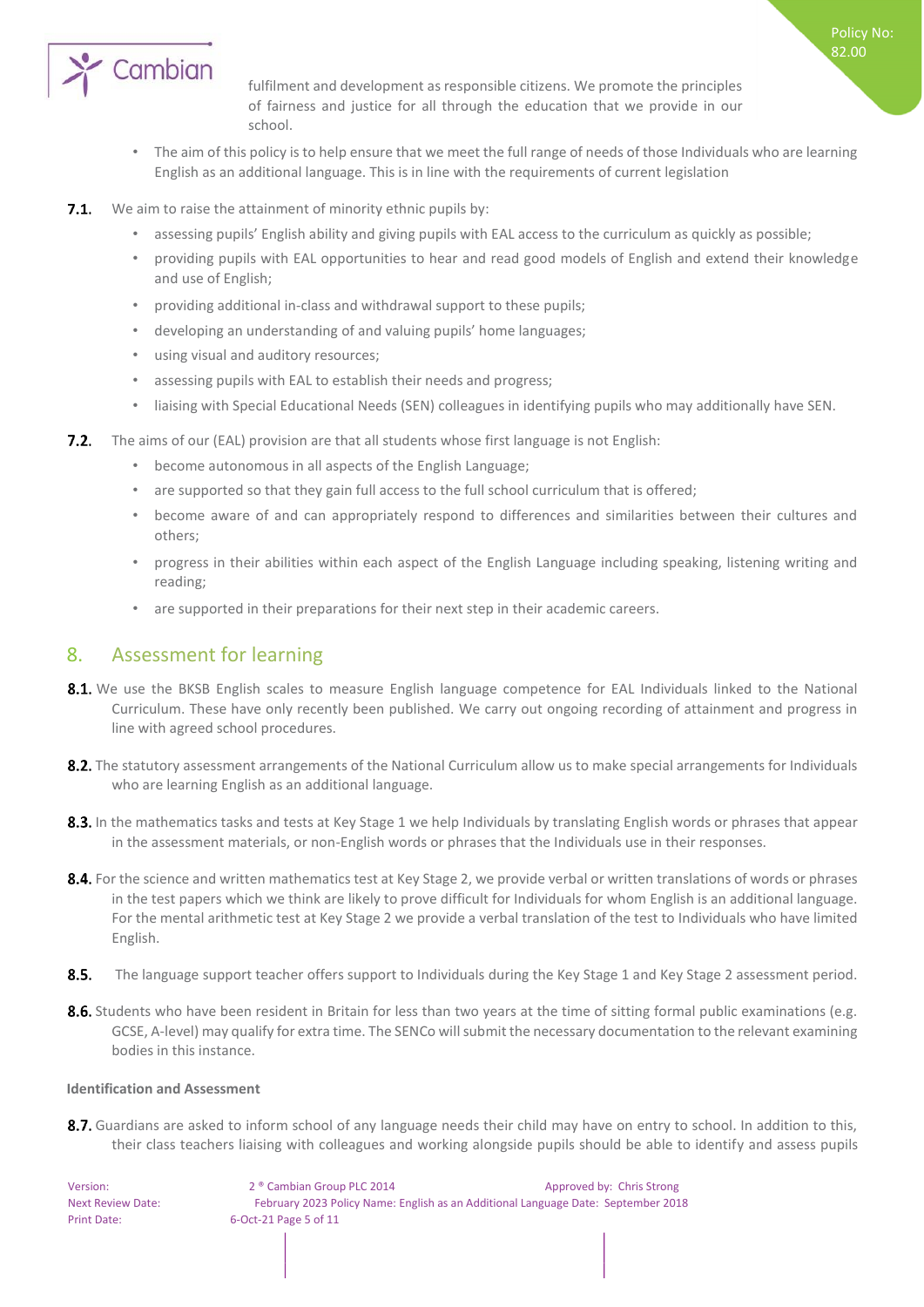

with EAL in order to target them for support. This can be done using a variety of data, including: • NFER English and Maths tests

Policy No: 82.00

- PIPs and Aspects
- Foundation stage profile
- CATs
- Teacher assessment
- Reading tests/sweeps
- Spelling tests
- Individual pupil targets
- ICT based tracking systems
- Consultation with guardians
- Attendance and behaviour monitoring
- Accurate ethnic data
- 8.8. Once the pupils have been identified and assessed, the class teacher needs to work with colleagues to develop Individual Language Plans with SMART targets (ILP's). All should be aware that EAL pupils will frequently understand what is being said, well before they have confidence enough to speak themselves.

#### <span id="page-5-0"></span>**Teaching and learning style**

- 8.9. Teachers act to help Individuals who are learning English as an additional language by various means:
	- developing their spoken and written English by:
		- o ensuring that vocabulary work covers the technical as well as the everyday meaning of key words, metaphors and idioms;
		- $\circ$  providing in class support for individuals and small groups;  $\circ$  developing appropriate resources;
		- o explaining how speaking and writing in English are structured for different purposes across a range of subjects;
		- $\circ$  providing a range of reading materials that highlight the different ways in which English is used;  $\circ$ encouraging Individuals to transfer their knowledge, skills and understanding of one language to

another; o providing support within small-group intervention strategy programmes also involving non–EAL pupils; o providing advice and training for staff members;

- o building on Individual's experiences of language at home and in the wider community, so that their developing uses of English and other languages support one another;
- ensuring access to the curriculum and to assessment by:
	- o using accessible texts and materials that suit Individual's ages and levels of learning;
	- o providing support through ICT, video or audio materials, dictionaries and translators, readers and amanuenses;
	- o using the home or first language where appropriate.

#### <span id="page-5-1"></span>**Home-school links**

8.10. These are in place to:

- Welcome guardians into school
- Communicate with and involve guardians in their Individual's learning
- Promote a multi-cultural understanding in school
- 8.11. The school is aware of obstacles to communication that may arise for some pupils and families with EAL and knows where to seek advice and support to overcome these.

| Version:                 | 2 <sup>®</sup> Cambian Group PLC 2014 | Approved by: Chris Strong                                                         |
|--------------------------|---------------------------------------|-----------------------------------------------------------------------------------|
| <b>Next Review Date:</b> |                                       | February 2023 Policy Name: English as an Additional Language Date: September 2018 |
| Print Date:              | 6-Oct-21 Page 6 of 11                 |                                                                                   |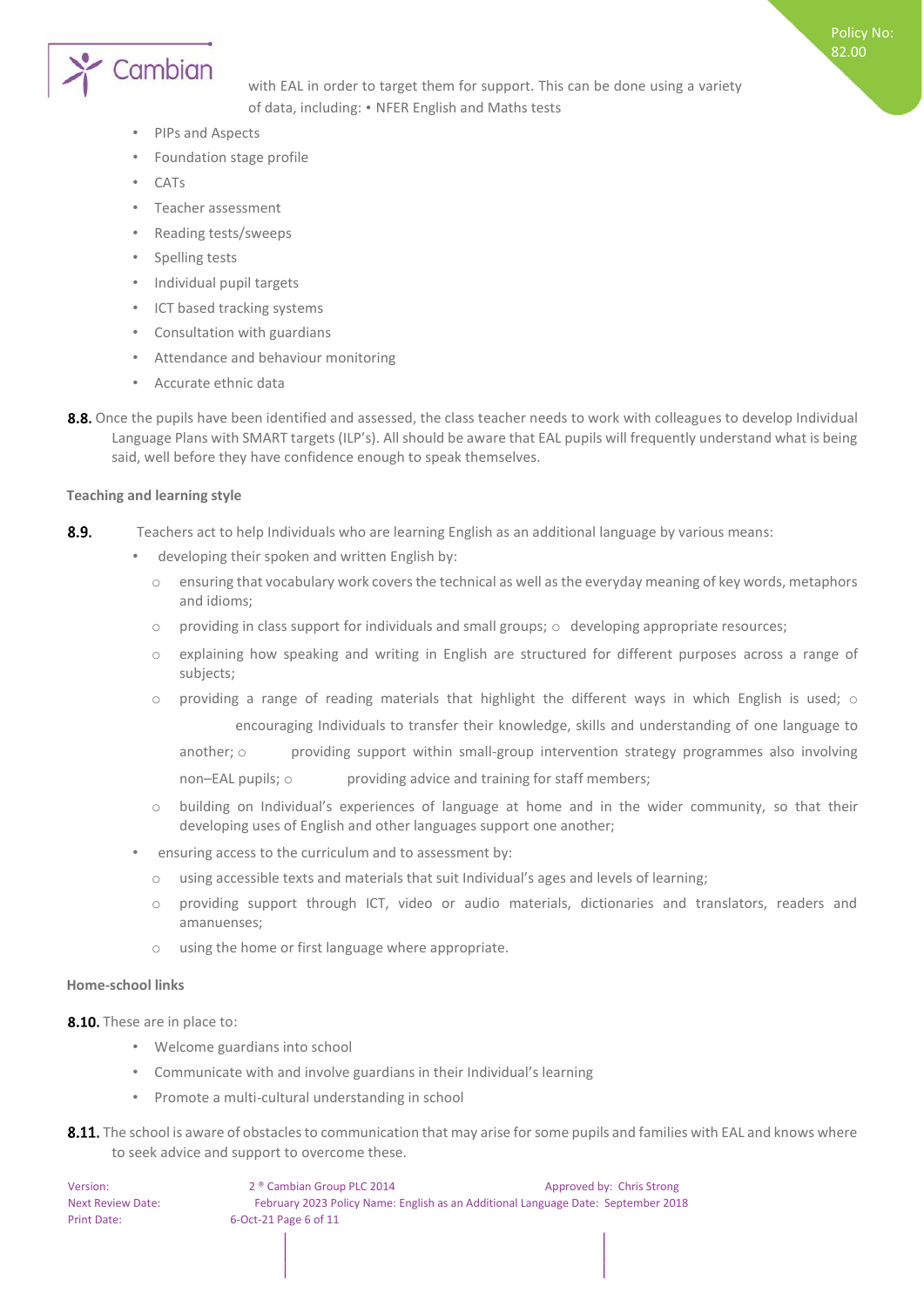

#### <span id="page-6-0"></span>**Professional development**

### 8.12. All staff are provided with opportunities for training on EAL, through the

Policy No: 82.00

SENCo, whose responsibility it is to provide this training on a regular basis, for all staff to extend their knowledge and understanding and enhance their skills. This contributes to the development of good practice and the raising of achievement within the school.

#### <span id="page-6-1"></span>**Use of ICT**

8.13. ICT is a central resource for learning in all areas at insert name of school and is used when relevant for meeting the needs of EAL pupils.

#### <span id="page-6-2"></span>**Resources**

- 8.14. Staff working with EAL pupils can receive training in how to use existing resources to support language development, as part of their professional development. The school seeks to purchase resources which reflect different ethnicities in their language, visual images and content. Money is allocated each year to purchase further resources to support Learning Development including EAL. If teachers do not share the student's language they can use resources to demonstrate the value of the student's language through:
	- dual language texts;
	- multi lingual labels around the classroom / school and
	- stories from their own and other cultures.

#### <span id="page-6-3"></span>**Effective EAL support**

8.15. This will be evidenced by:

- High standards of EAL training and curriculum content for EAL pupils
- Good leadership and management of EAL
- Pupils with EAL are sufficiently challenged and supported so they can reach their potential
- Support takes account of pupils at the early stage of language learning
- Use of our 'guardian angel' system. New EAL learners can be paired with both a helper who speaks their mother tongue, wherever possible (to help them feel comfortable) and a classmate (to help them integrate into the school)
- Support takes account of pupils at later stages of language learning by supporting them in their development of literacy across the curriculum and higher order language skills, e.g. pre-teach specific vocabulary, for example for science, to prepare them in advance of the lesson
- The offered curriculum is relevant and sensitive
- The SMT is involved in the monitoring, deployment and quality of provision for the support of minority ethnic pupils
- Links with guardians are good
- The area is a strength in the school

8.16. The additional support beyond the classroom available through the SEND department will take following form:

#### <span id="page-6-4"></span>**Key Stage 4**

8.17. Students with an appropriate level of English will continue in mainstream English lessons leading to GCSE English and English literature. Those who would find the GCSE curriculum too difficult or inappropriate will receive timetabled EAL lessons in preparation for the First Certificate in English or the Cambridge Preliminary English Test.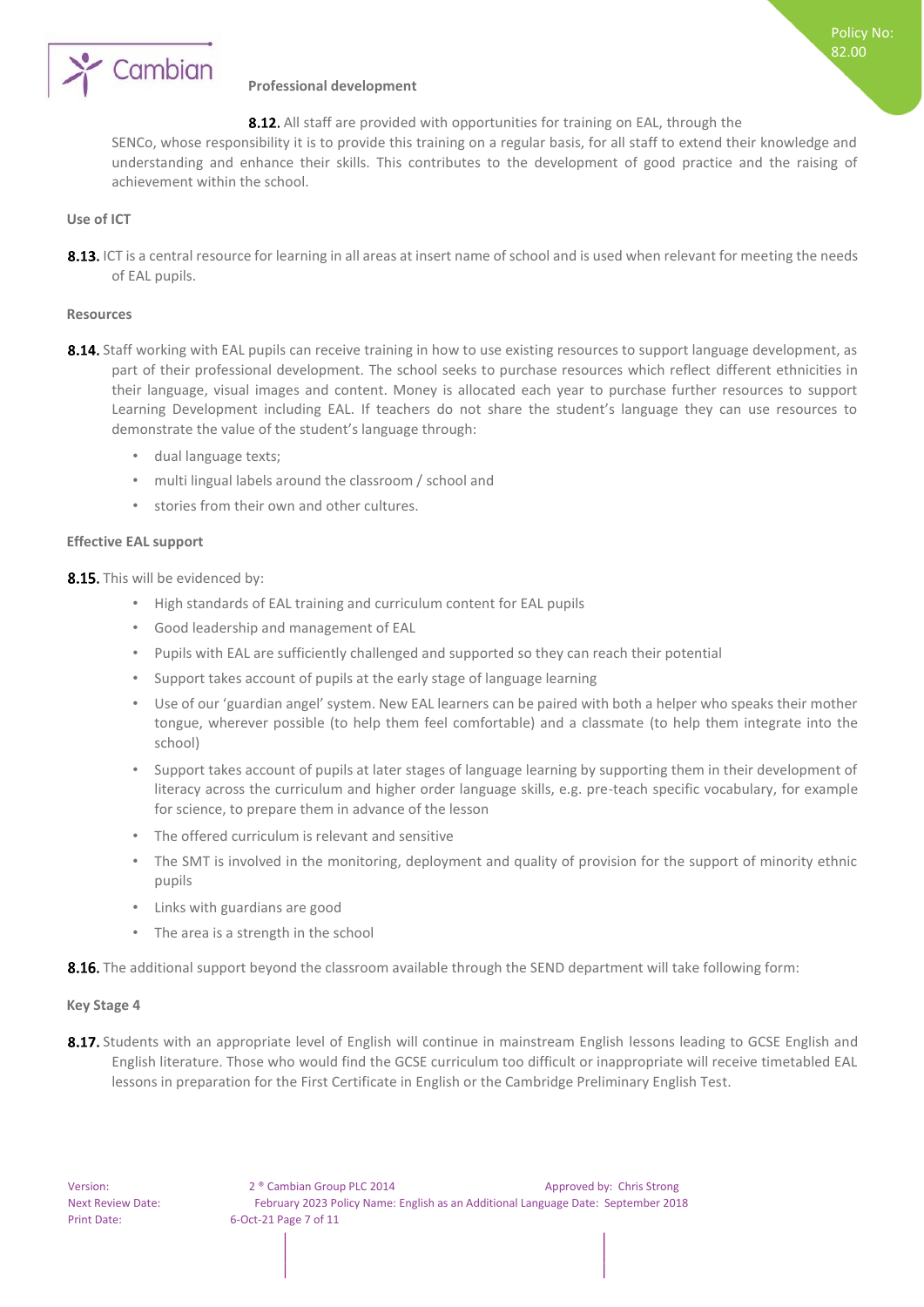

#### <span id="page-7-0"></span>**Key Stage 5**

8.18. Sixth formers are recommended two lessons of EAL a week during their

Policy No: 82.00

study periods. Students are working towards the IELTS examination which is required by many universities in the UK and abroad. Arrangements will be made for them to take their IELTS at a local school centre.

#### <span id="page-7-1"></span>**Identification of EAL needs**

8.19. EAL needs are identified through a range of methods, including:

- On entry, when EAL is identified and recorded as part of the entrance process, and interviews/meetings with the child and guardians take place.
- By teaching staff recognition of the particular needs of a child, which should be fed back to the SENCo.
- Through individual meetings with the SENCo, and with the Head of the MFL faculty where appropriate (e.g. where the language spoken is one that is taught within school, and/or where facilitation of the child's development of language can clearly be assisted through the MFL department's provision).
- Through discussion with external professionals e.g. tutors, previous teachers, etc.
- Through parental information.
- 8.20. Guardians are asked to inform school of any language needs their child may have on entry to school. In addition to this, their class teachers liaising with colleagues and working alongside their students should be able to identify and assess students with EAL in order to target them for support. Once the students have been identified and assessed, the SENCo will provide key details of the students' requirements, and advice as to appropriate strategies, through the EAL register. All should be aware that EAL students will frequently understand what is being said, well before they have confidence enough to speak themselves.

#### <span id="page-7-2"></span>**Provision for Learning Needs**

8.21. Students with EAL will be differentiated for in accordance with our Differentiation and SEND policies. This may involve the use of all main forms of differentiation (resource, outcome, choice, support, task). As with all students this differentiation will be personalised by subject teachers to consider the stage of learning attained by the student, and the methods in which they work best. Teachers will be advised and supported by the SENCo as to suitable methods for each child.

#### <span id="page-7-3"></span>**Provision for Learning Needs within Modern Foreign Languages (MFL) lessons**

- 8.22. We have students who have English as their native language and who use another language. We will also have students whose native tongue is not English but they use it as their language of instruction. We will refer to both categories of students as Bilingual Learners as they live in two or more languages. Bilingual students are those who have 'access to more than one language in normal and natural ways in their daily lives.'
- 8.23. Within language lessons we will aim for Additive Bilingualism rather than Transitional Bilingualism which can restrict student leaning. We will aim that through their lessons in French and Spanish, knowledge of other languages extends their constantly expanding language repertoire promoting their use of English and mother tongue. Languages are not separate and isolated units and bilingual learners show a greater level of metalinguistic awareness as well as greater cognitive capacity for language as a system. Bilingual students often demonstrate higher levels of self-confidence as they function in different cultures and social groups.
- 8.24. If a student is bilingual in French or Spanish, they will be given access to an EPP booklet for regular extension within the classroom. Additional EAL resources tailored to their precise abilities and needs will also be made regularly available. The opportunity to sit qualification examinations (e.g. GCSE, A-level) in their native tongue will be arranged wherever possible, and the Head of MFL can provide advice and guidance on obtaining tuition in languages outside school. Furthermore, the Head of MFL will endeavour to allocate time, where possible, to one on one or small group sessions with bilingual students with Native Language Assistants alongside the option of an after-school club delivered by the assistants aimed specifically for bilingual speakers of the appropriate language.

8.25. Language learning for our bilingual learners is encouraged through:

Version: 2 ® Cambian Group PLC 2014 Approved by: Chris Strong Next Review Date: February 2023 Policy Name: English as an Additional Language Date: September 2018 Print Date: 6-Oct-21 Page 8 of 11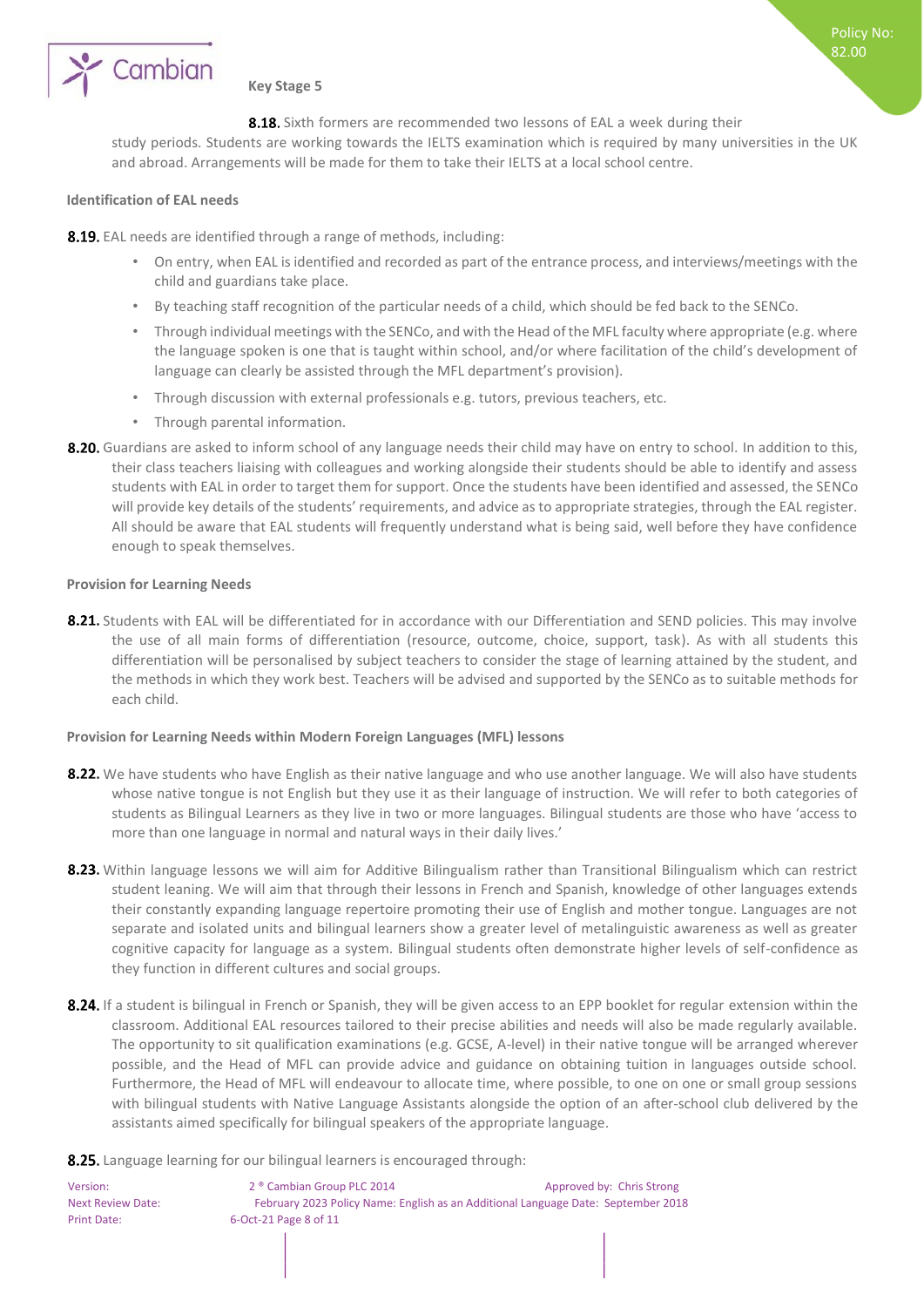

• contextual support through practical experiences;

Policy No: 82.00

- appropriate modelling of language;
- opportunities to communicate confidently in the new language;
- motivation through meaningful activities;
- self-confidence through praise and
- stimulating and enjoyable learning situations and
- Time spent with Native Language Assistants in one on one or small group sessions.

#### <span id="page-8-0"></span>**Curriculum Access**

8.26. Teaching and learning, achievements, attitudes and well-being of all our Individuals are important. Some of our individuals may have particular learning and assessment requirements, which are linked to their progress in learning English as an additional language. Individuals who are learning English as an additional language have skills and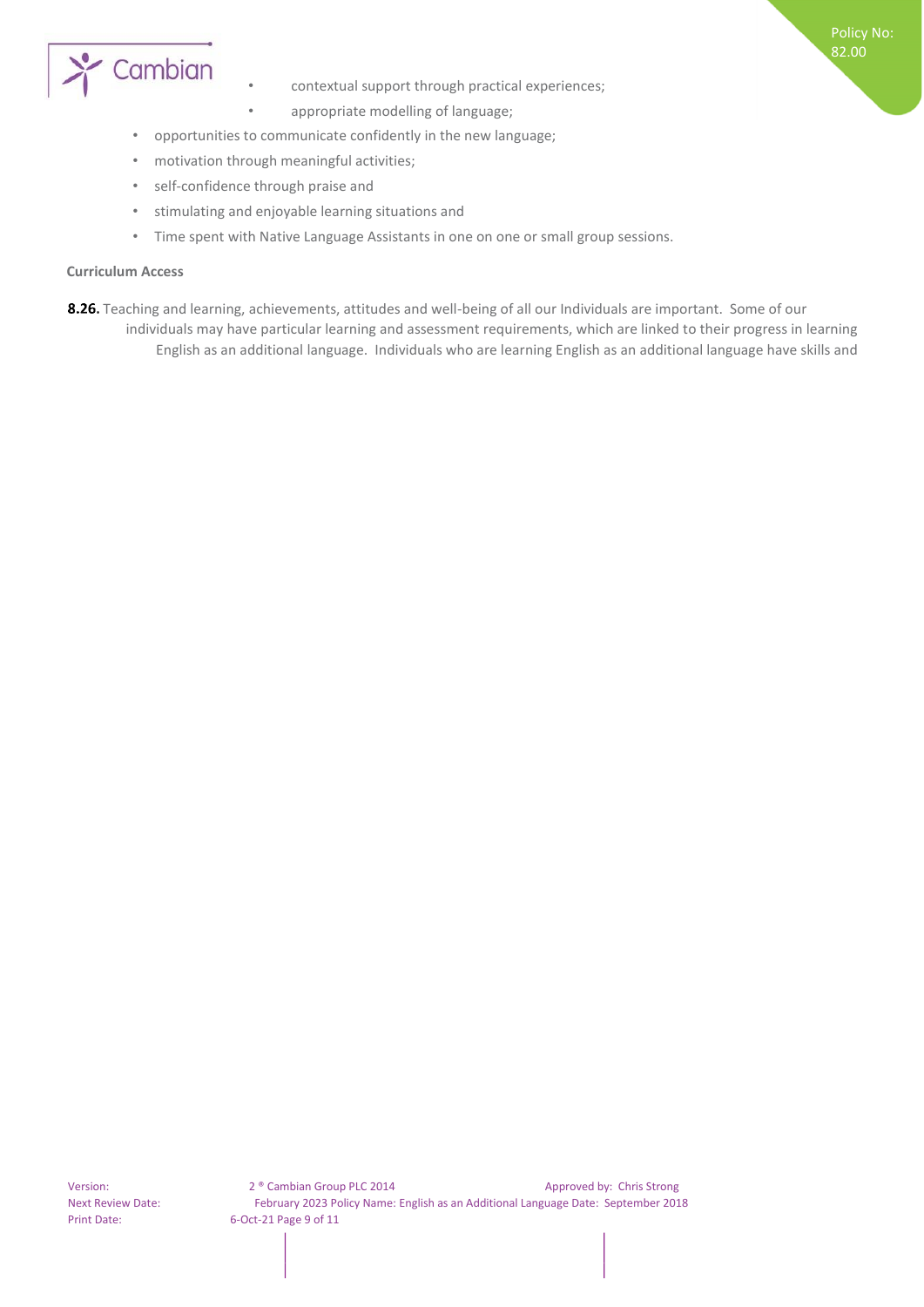

knowledge about language similar to monolingual English-speaking Individuals.

Policy No: 82.00

Their ability to participate in the full curriculum may be in advance of their communicative skills in English.

- 8.27. All Individuals in our school follow the curricular requirements of the National Curriculum. Individuals with English as an additional language do not produce separate work.
- 8.28. We do not withdraw Individuals from lessons to receive EAL support. Teaching Assistants work in partnership with class teachers within classrooms. This involves supporting individual Individuals or small groups of Individuals and, at times, teaching the whole class. Sometimes they work with groups of Individuals, of whom only one or two may be EAL Individuals.

## <span id="page-9-0"></span>**9. Standard Letters, Forms and Related Policy**

- $9.1.$ Curriculum Policy
- $9.2.$ SEN Policy
- $9.3.$ Teaching and Learning Policies